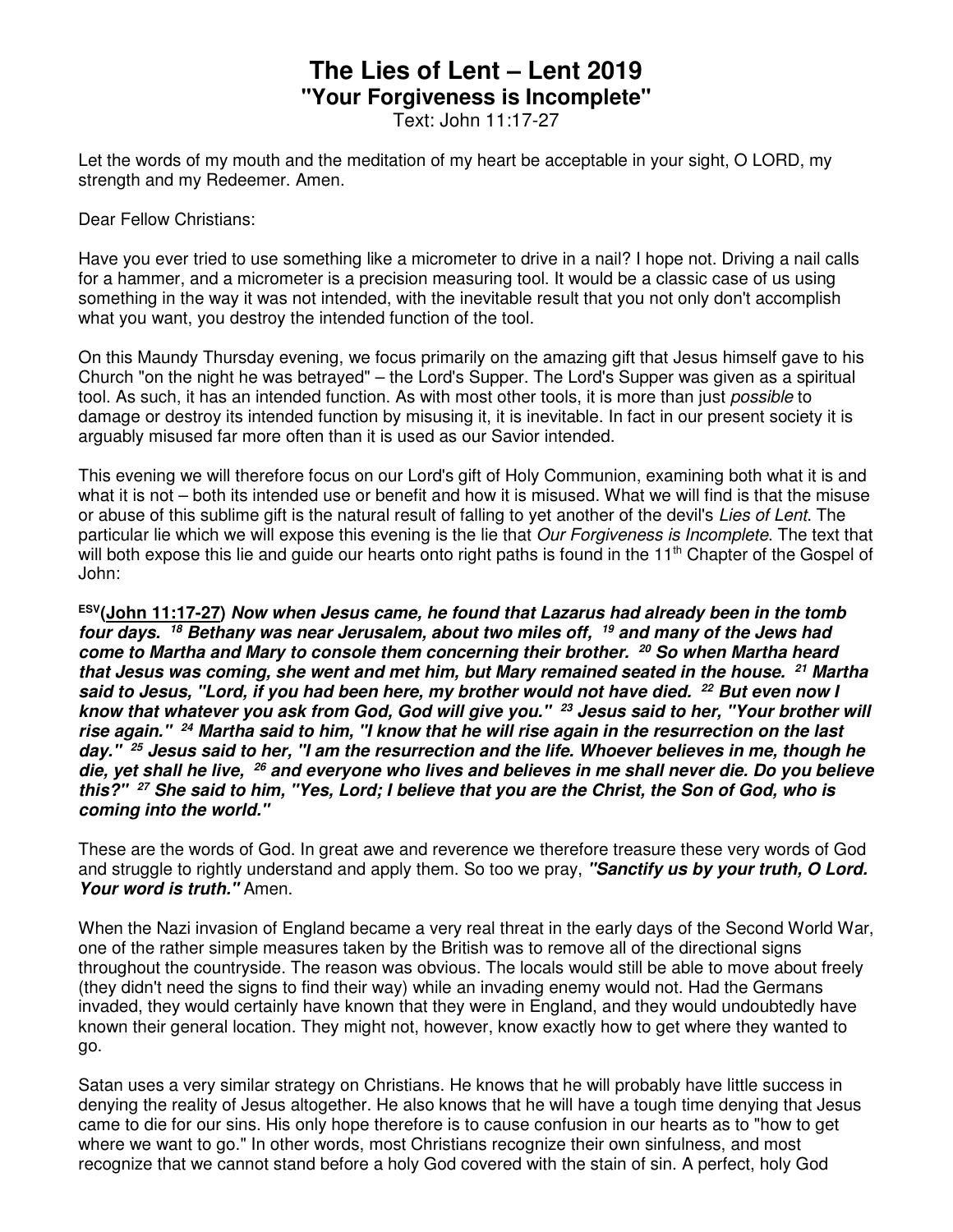cannot tolerate imperfection. The confusion Satan desires to sow in our hearts is just how and when sin is removed so that we can stand before a holy God without fear on Judgment Day.

There is no denying that we sin. The Bible tells us in no uncertain terms that this is so, and we know it as a fact from our own thoughts, words, and actions. If, therefore, we are ever to stand in the presence of a holy God, then we must have forgiveness for our many sins. Those sins must be removed. How and when is this accomplished? Satan's best hope to destroy the Christian's soul in hell is to convince us of the very lie we expose this evening: *Your Forgiveness is Incomplete*. If the devil can convince us of this simple falsehood, this one lie, he knows he has a chance at capturing our souls. He knows from experience that when man believes something is needed, man most often believes that he himself must earn, provide, or supply what is lacking. If man's *forgiveness* is not complete, then man will almost certainly try to earn, provide, or supply the forgiveness that he feels is lacking.

Do you recognize the danger? Whenever man tries to pay the bill for sin, Jesus is nullified. Whenever man tries to earn forgiveness, the sacrifice of Jesus Christ on the cross is set aside or cancelled. Jesus cannot be a savior for the man who tries to save himself.

To expose and counteract the lie that our forgiveness is incomplete, we turn to our text for this evening – admittedly a rather unlikely Maundy Thursday text. Unlikely because we find nothing here of the Lord's Supper or the Savior's words on the night he was betrayed. We do, however, find ample evidence to expose as a lie the notion that our forgiveness is incomplete, which in turn will tell us much about Maundy Thursday and the Lord's Supper.

When Lazarus died, his sisters were obviously filled with sorrow, and yet theirs was the sorrow of the believer. Mary and Martha loved their brother and would obviously miss him very much, yet their sorrow was not the hopeless lamenting of the godless. In marvelous terms they described their confidence in the resurrection: **Martha said to (Jesus), "I know that he (my brother Lazarus) will rise again in the resurrection on the last day."** This evening though we are more interested in Jesus' words to Martha, for in reply Jesus said to her: **"I am the resurrection and the life. Whoever believes in me, though he die, yet shall he live, <sup>26</sup> and everyone who lives and believes in me shall never die."** It is, even more precisely, this last sentence that is the most important for our purposes this evening: **"everyone**  who lives and believes in me shall never die." Just what does this verse say? What is Jesus telling Martha? What is he telling us? A bit of concentration and thought are required here, but the benefit is well worth the effort.

Just as there are three kinds of death, so there are also three kinds of life: physical, spiritual, and eternal. Our text is a great example of the interrelationship of all three. Lazarus no longer lived physically, but that did not mean that he had died spiritually. Just the opposite was true. Since Lazarus was alive spiritually when he died physically, he also continued to live eternally. That sounds complicated, but we say exactly the same thing when we say that a Christian (someone who is spiritually alive) goes to heaven (lives eternally) when he dies (ends his physical life). In the key words of our text (**"everyone who lives and believes in me shall never die"**) Jesus is talking first about spiritual life and then about eternal life. Most critical to our purposes this evening is his statement that everyone who believes *has* eternal life. Jesus uses the words **"shall never die,"** which mean the same thing as "has eternal life." Note well that he does not say *"shall have eternal life"* but *"has eternal life."* In other words, he **"shall never die."** Jesus also said in John 6:54, **"Whoever eats my flesh and drinks my blood has eternal life, and I will raise him up at the last day."**

The key here is that Jesus lists nothing whatsoever but faith as that which is necessary to possess eternal life. It is therefore only through faith that we have full and complete forgiveness of sins. A man who has faith has forgiveness of sins. God will never allow anything sinful into his heaven, but he welcomes all who have faith. To have faith, therefore, always means that forgiveness is complete.

Neither is the Bible silent on this topic elsewhere. In Acts 13:38-39 we read, **ESV(Acts 13:38-39) "Let it be known to you therefore, brothers, that through this man forgiveness of sins is proclaimed to you, 39 and by him everyone who believes is freed from everything from which you could not be**